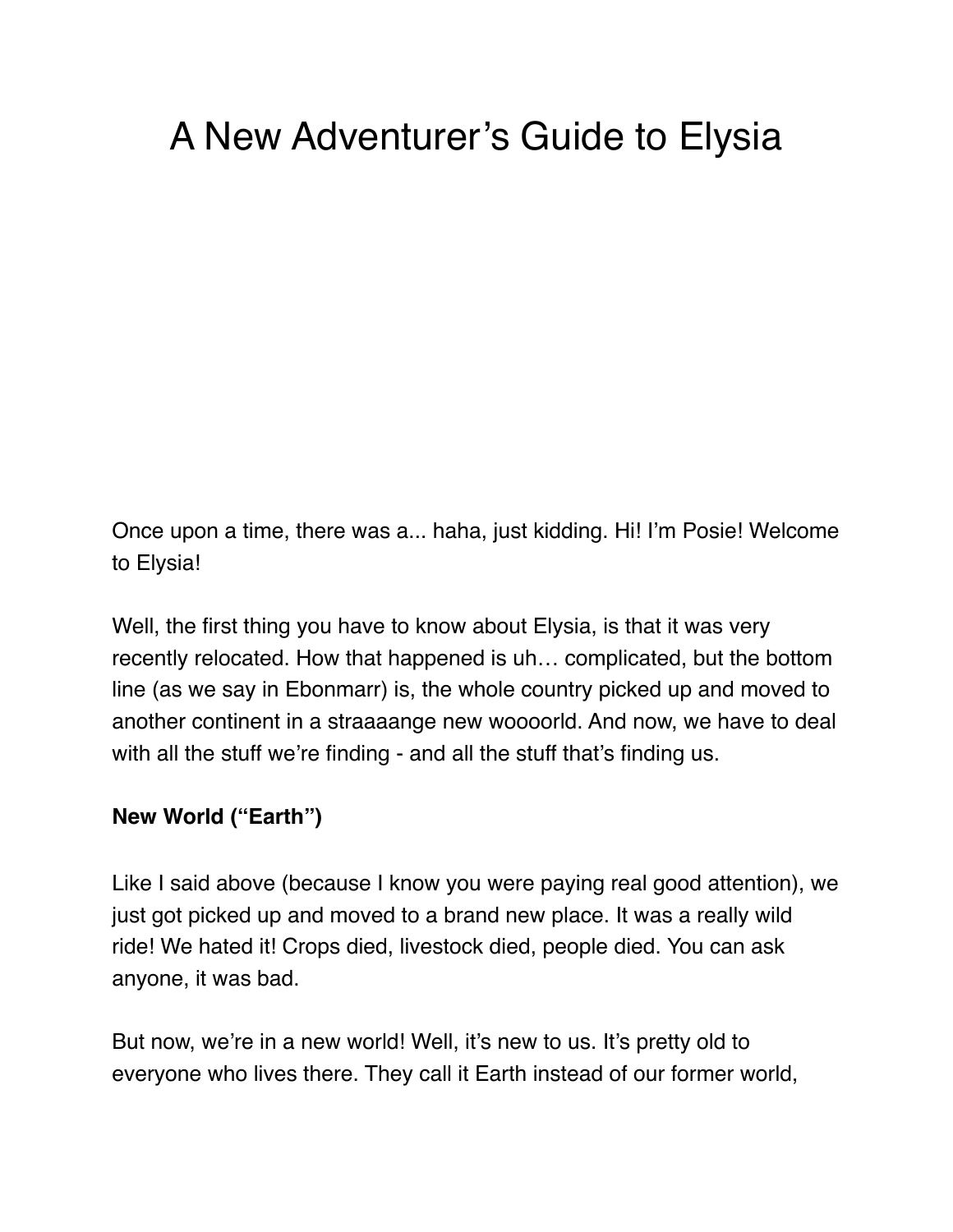good old Tyrra. What happened to Tyrra? Man, I really try not to think about it.

There are 12 whole countries on this continent (not counting Elysia which is obviously the best!). We don't know everything about all of them (yet), but here's what we do know:

Inarri - This is where the Wardens of Inarri live (did the name give it away?). They're mediators and negotiators, they usually get called in to deal with other countries' conflicts.

Kulkodar - Monstrous races abound! Orcs, goblins, kobolds, whew they throw some wild parties! But they don't like Elysia because our Dragon (see below) is too nice. Their Dragon is… not nice.

Aegirfell - This one has 9 city-states that operate mostly separately. They have a big navy and hunt sea monsters for fun. They're surrounded by mountains, which has some upsides and some downsides but most of all makes for great hiking!

Otessa - This is a big forest inhabited by Beast People. They don't like us either, which is a shame because we're awesome. When we crash landed, we ended up on some of their land, and they were NOT HAPPY ABOUT IT. Entering the forest is entirely forbidden. Don't sneak off and try it! Seriously. Don't.

Zenith - They've got some great magic stones, but we can't use them because they only work in the bounds of their country. For reasons too complicated for your humble writer to understand!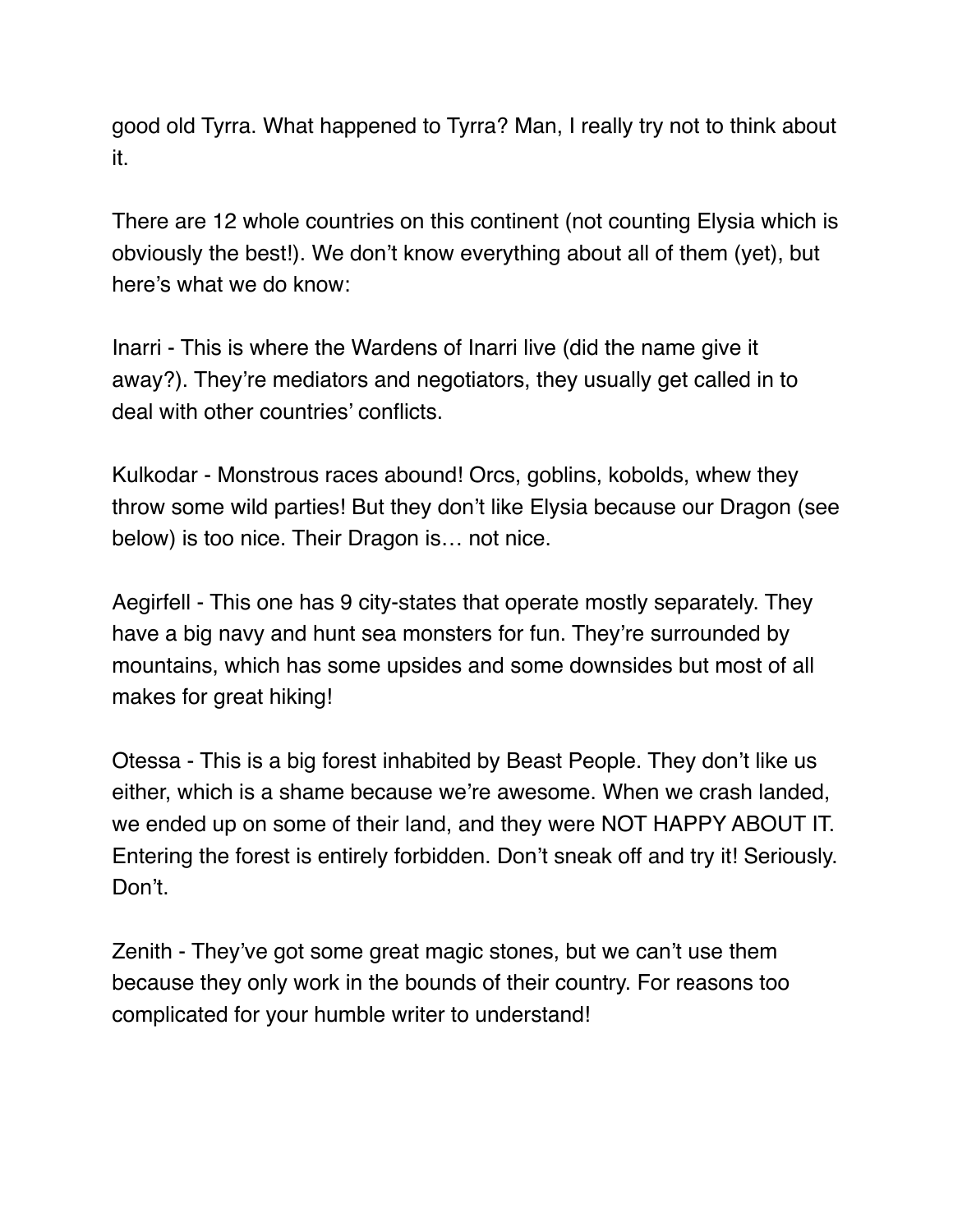Markivia - We met their avatar, so, we know it's neutral, but beyond that? It's a mystery. Let's solve it together!

Maerlon - The Eternal Lands, full of celestials and demons. They make deals with mortals and give them power… but remember, everything comes with a price!

Shaadval - This one trades with everyone, their economy is the most important thing to them. Shopping time!

Enalipsi - Golems! Hulking metal thingies! They are big big friends! They're CRAZY good at magic. Magic friends.

Thayous - We don't know jack or poop about this one. Sorry.

Cedonia - Let's get some OCEAN up in here! This country has the biggest navy in the known world. It's also an island chain, so beaches and cocktails allllll day long. And… and sea monsters. Also sea monsters. Watch out for those. Are there pirates? Shhhh, don't worry about it. (Of course there are pirates.)

Morsterra - This one's mostly undead. They don't like us and we don't like them. Sad face.

#### **Elements**

Do you want to know about elements? Excellent! Let's dive right in!

What you gotta know is that the elements come in pairs that don't like each other. Does fire like ice? Absolutely not! Do dreams like reason? No, they're all confusing and don't make sense! At least mine are!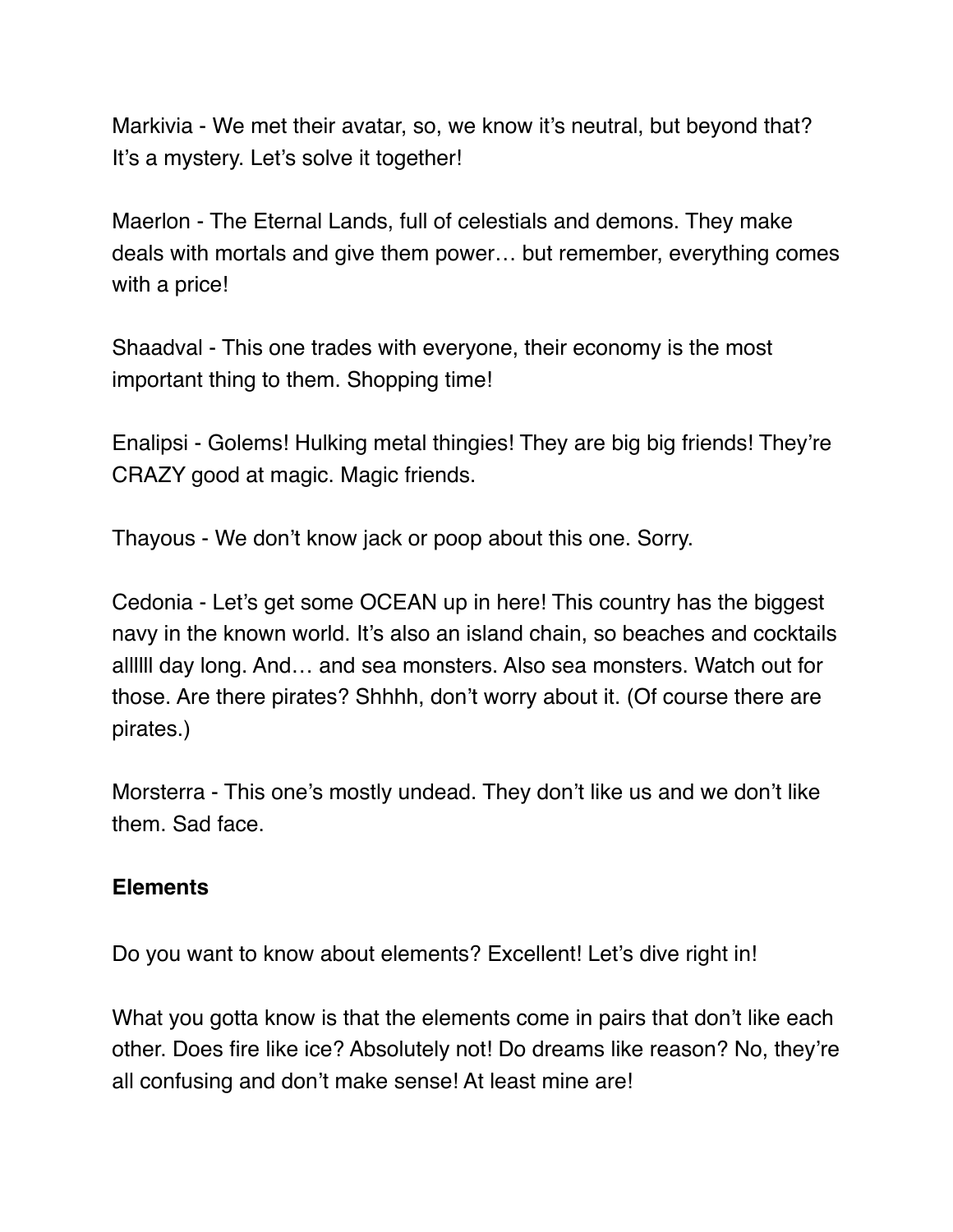Pairs of elements: Fire/Ice Lightning/Stone Dream/Reason Darkness/Light Life/Death Chaos/Order

Simple enough, right? Some people can command the elements and even align with them for extra power - though remember? Everything comes with a price.

There are planes for all the elements, but most of them will kill you right off the bat, as we say in Meddlar. There are even hybrid elemental pockets that mix elements! So many options!

### **Graveyards**

Graveyards! Everyone's favorite place for the dead to go after final death!

Well, ok, cards on the table (as we say in Simoondale). We don't know a ton about the graveyards in this new world. Used to be, some races had their own, some groups had their own, they were all different and interesting! I'm sure all the new ones are too, but we don't have a lot of information yet. Can't exactly go up to a permanently dead person and ask, you know?

**The Veil**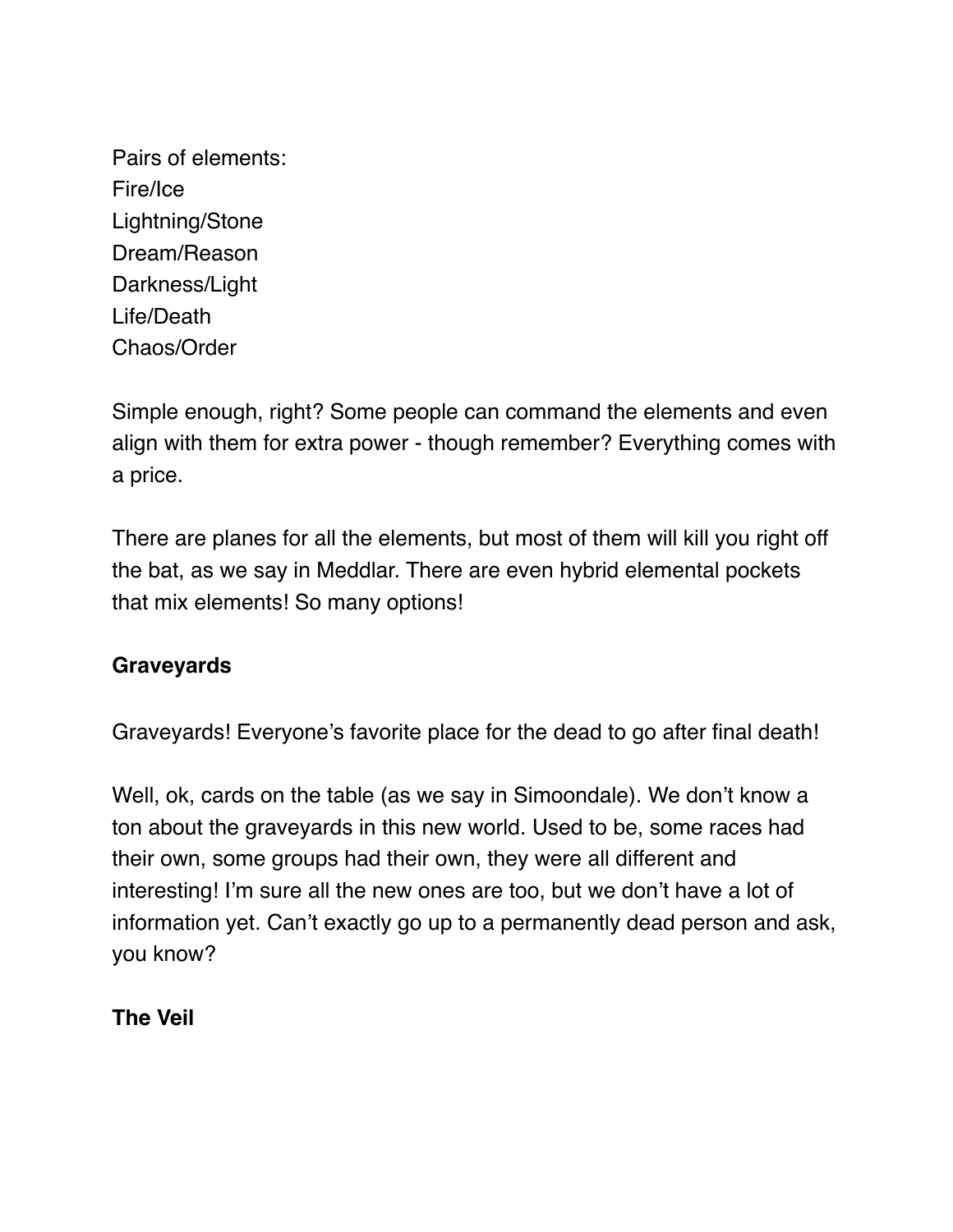How does this work? Well, that's the big boundary. The boundary between Life and Death. It keeps everything in its own place so it doesn't leak out. You DON'T want Death to leak. It's worse than a milk jar, trust me.

When you die and go to spirit, you go to the Veil. Then you pop right back through it! Uh. Most of the time. Which brings us to…

# **The Reaper**

Speaking of death, there's a whole guy dedicated to just dead people, which sounds boring to me but I guess it's his jam! When you die and go to the Veil to resurrect, you meet the reaper at the end of the gather and draw stones to see if you have to work for him for a bit. Don't worry, from what I've heard he's a cool guy. Don't knock him just because he has a skull face! Some people with skull faces are chill. Most of them will try to kill you, though.

# **Spirits**

Remember the part about working for the Reaper, which I said in the last paragraph and you absolutely shouldn't have forgotten this soon? You'll see people working for the reaper sometimes - they'll be ghostly figures standing silently and watching you. It's probably nothing to worry about. It's probably fine. They're probably harmless.

# **Dragons**

Ohh, let's deal with the big one next: DRAGONS. Dragons claim a territory and say, hey, this is mine now. And it is because WOW dragons are powerful! We like our dragon, her name is Precious and time and again she's shown herself to be an ally and protector. Some dragons are real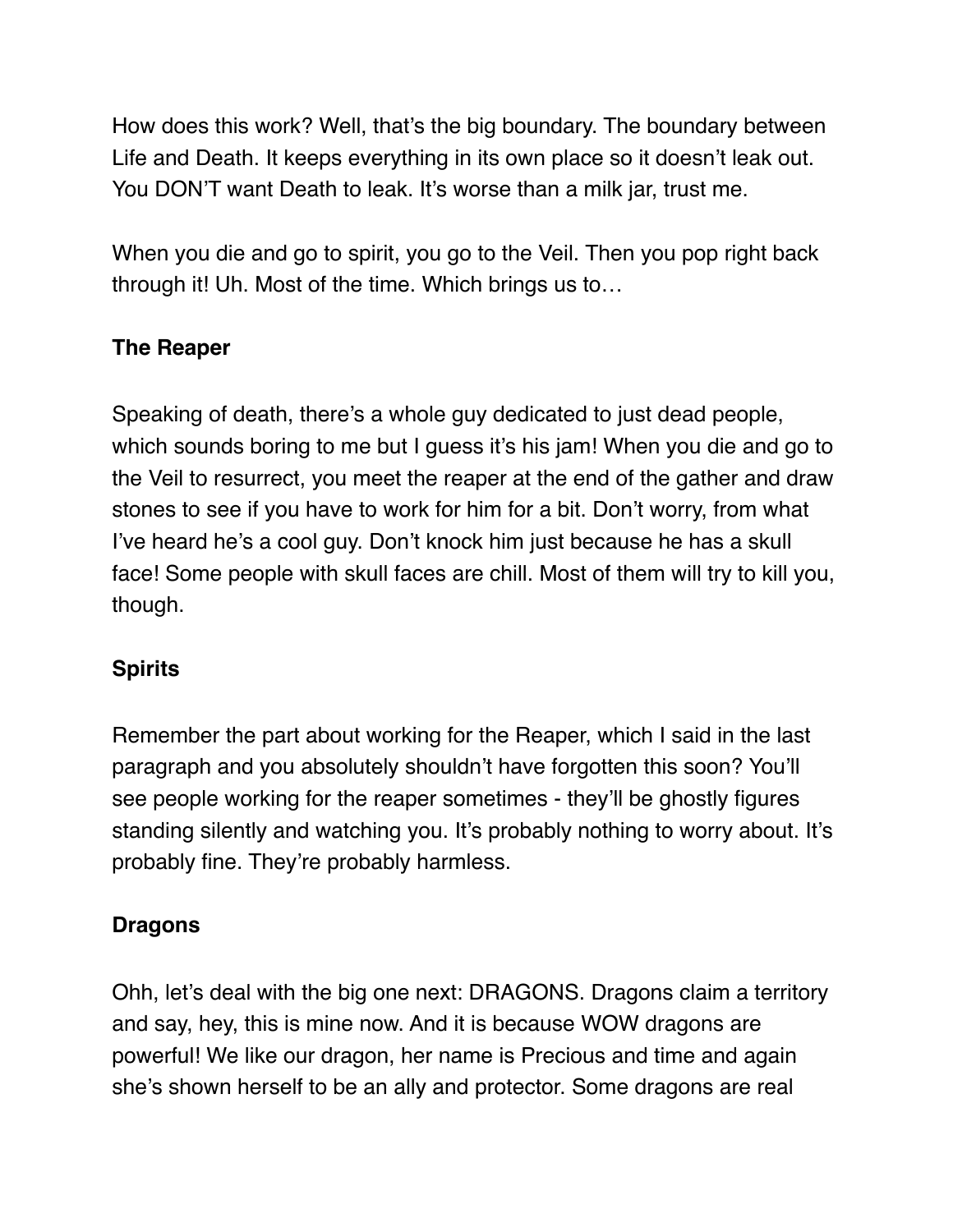scary because they all have different "alignments" (as we say in Glavorn) some are lawful good and some are chaotic evil and everything in between! Good rule of thumb: if you see a dragon, BE POLITE.

Avatars? Glad you asked! Avatars do the day-to-day stuff for dragons. They're imbued with mucho power and if you see an avatar: BE POLITE. Sometimes they walk among us unknown, so hey, rule number three: be polite to everyone! Never know when someone will turn out to be a biggie. Or will cry if you're mean.

## **Feudal System**

Nobles: shining bastions of hope and bravery. Uhh… kind of. Just kidding, we love them. Mandated love, the best kind.

Nobles are there to protect the rights of their people and lead them in battle and listen to their problems and buy them drinks (if there's a noble reading this, that's totally a thing and not just something I made up).

If you want to be a noble, you have to be squired by a noble who's already a noble. It takes at least a year, so hopefully you like your already-noble noble! Noble. Noble. Wow, that doesn't even sound like a word anymore.

Nobles are usually pretty chill, just don't be mean. Don't be mean in general! Mean is not nice!

If they ask you where you're going, tell them. Especially in Adron. Adron likes to be alllll up in people's business.

# **Tips and Tricks**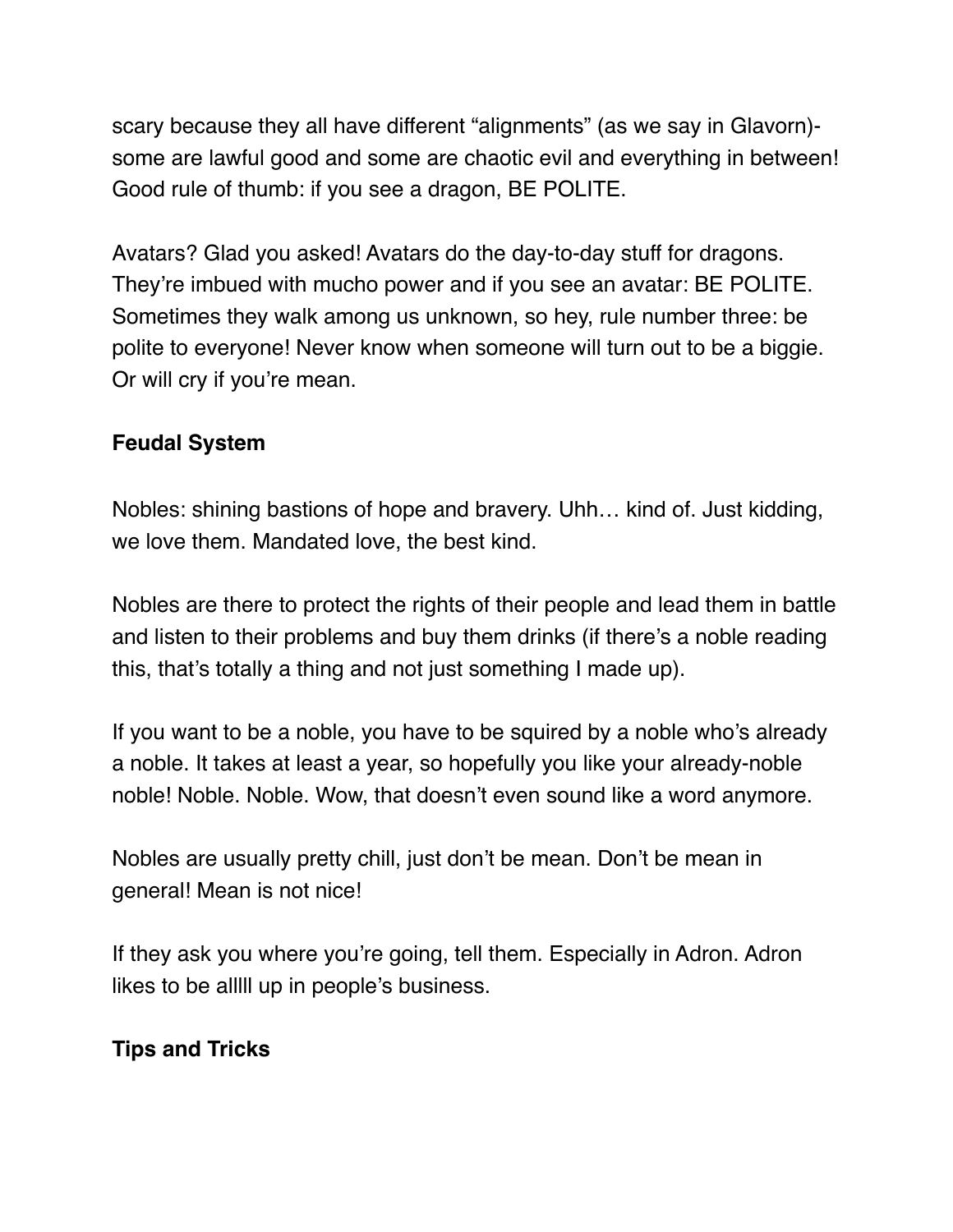Okay, here's ten things to know about adventuring. It's not the TOP ten, because that feels like a lot of commitment, but it's a GOOD ten.

1. **Pack food.** Make sure you have rations. Provisions. Vittles. The monsters are inedible. I have no further comment about that.

2. Sometimes things are just too big or fast or hungry for you to deal with right now. In that case, we have a super secret tactic we like to pull out: **RUN AWAY.** Get reinforcements or just save yourself. No one will judge. Adventuring is scary.

3. Know what you do. No one does you better than you, right? So make sure you're the best you there can be, and **remember your skills**.

4. **Pack bedding.** Make sure you pack a bedroll and a blankie. It gets cold in Elysia at night!

5. Stuck? Need advice or just a friend? Well, I can't promise the friendship part, but if you need anything else, **ask a noble or a Guild!** You can check in with them whenever you want and ask questions. Curiosity never killed a cat! Or… something like that.

6. Big groups can be confusing, but you should always **stay with the group**. Have a buddy system, know where your buddy is, know where your group is.

7. Okay, this one is sponsored by all my healy friends: **Protect the Healer.** If they go down, there will be no one to give you all your limbs back when they get broken. And then where will you be? Limbless. Protect your Healer.

8. Kill everything. Wait wait wait! Before you start, let me clarify: if you were attacked by something, and it's on the ground unconscious or dying, make sure you **perform a killing blow** on it. Otherwise, someone might accidentally burst heal them, and monsters heal just like you! (Note: not applicable to undead, healing kills the poop out of undead.)

9. **Don't loot other adventurers' kills.** So, you see a monster on the ground, right? You know it's probably got treasure and components.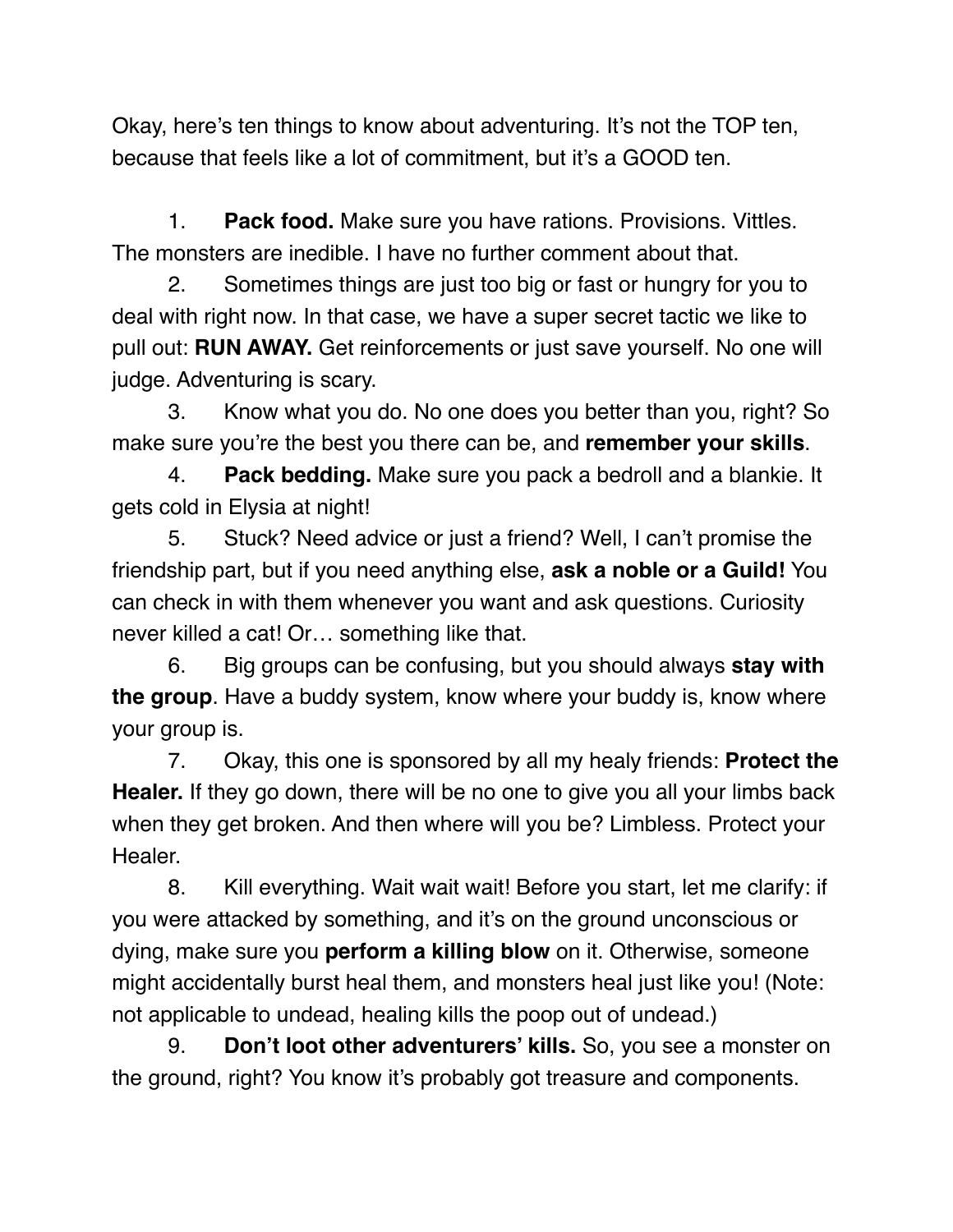STOP. Look. Collaborate. Listen. Did another adventurer use up skills killing that monster? Then they should be the one getting treasure for it! Did you both use skills? Sounds like time for either a) negotiation or b) A RACE.

10. **Die loud.** Sometimes people won't know you're being attacked - it's dark, it's hectic, you're too far away from the group… whatever the situation, make sure people know you're being killed. If you know you're about to hit the ground, yell for help. Or run away, if you can.

# **Professions, Base**

Fighter: Do you like to get right up in people's faces and hit them with stuff? You're in luck! There's a Fighter profession! Hit people and get hit.

Specialist: Do you want to debilitate your enemies and be sneaky sneaky? Specialist is for you. Wear leather armor for sneaking because it's… wait for it… it's made of HIDE! Thanks, I'll be here all week.

Arcanist: Magicky time! Faaaancy spellllls. Especially good if you can talk real fast, spells can be wordy!

Naturalist: Mmmm nature. Support your allies and your own self. And kill some undead! Yeah!

# **Professions, Unique**

### *Fighter Professions*

Commander: Being in charge? No problem for you! Tell people what to do! Have a pretty flag that buffs your friends (no actual flag required)! You're a beacon of hope and inspiration.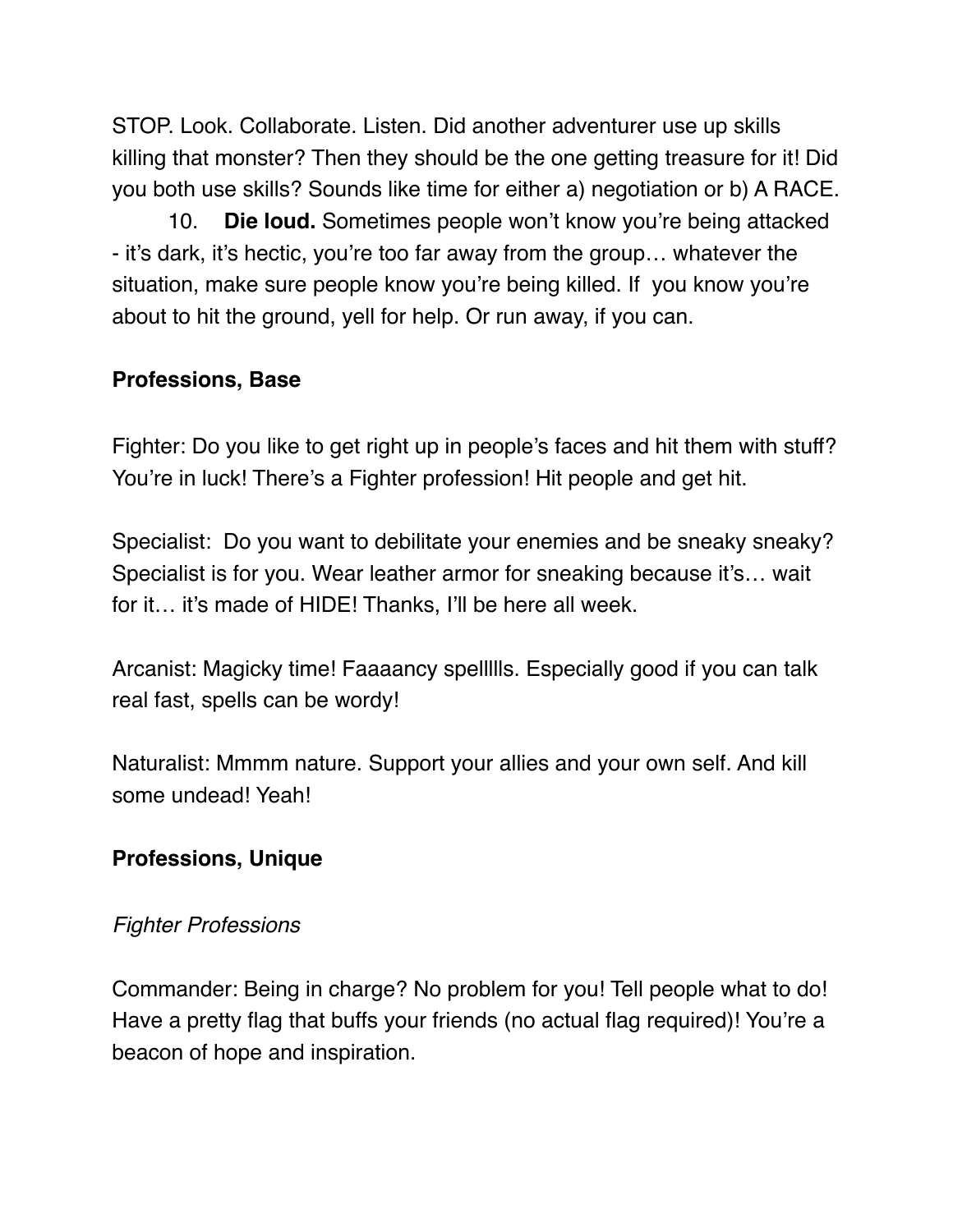Reaver: Hit things real hard. Knock people down. Break arms and legs. Kick things to pieces. You can do it all with Reaver! Weapon broken? Hit people with it anyway! You're great to have around in combat.

Guardian: Do you really like your friends? Don't want them to die? Protect them with the Guardian profession! Make monsters angry at you and then get right back up when you get wrecked by all the angry monsters.

Dervish: You whirl through combat like a… whirlwind? You're speedy and hit a bunch all at once. Pow pow pow! Dodge and dip and dive around and hit people with swords (or other weapons, see if I care), a LOT (even two WHOLE weapons at once!).

Armorer: Helping out comes in all shapes and sizes, and what do adventurers use, like, a LOT? Weapons and armor. What breaks a lot? Weapons and armor. Who fixes them? Armorers! Also bombs. Can't forget the bombs. Big booms.

### *Specialist Professions*

Thief: People have stuff. You want that stuff. Take it, by becoming a Thief! Make and disarm traps! Pick locks! Be the sneakiest of the sneakiest. Don't get caught!

Hunter: You're very unhappy with some type of being, like humans or elves. Maybe they killed your dog or something. Anyway, you hunt the um… gosh darn heck out of them. And do more damage and effects against them, if you're looking for the nitty gritty facts (as we say in Woodhaven).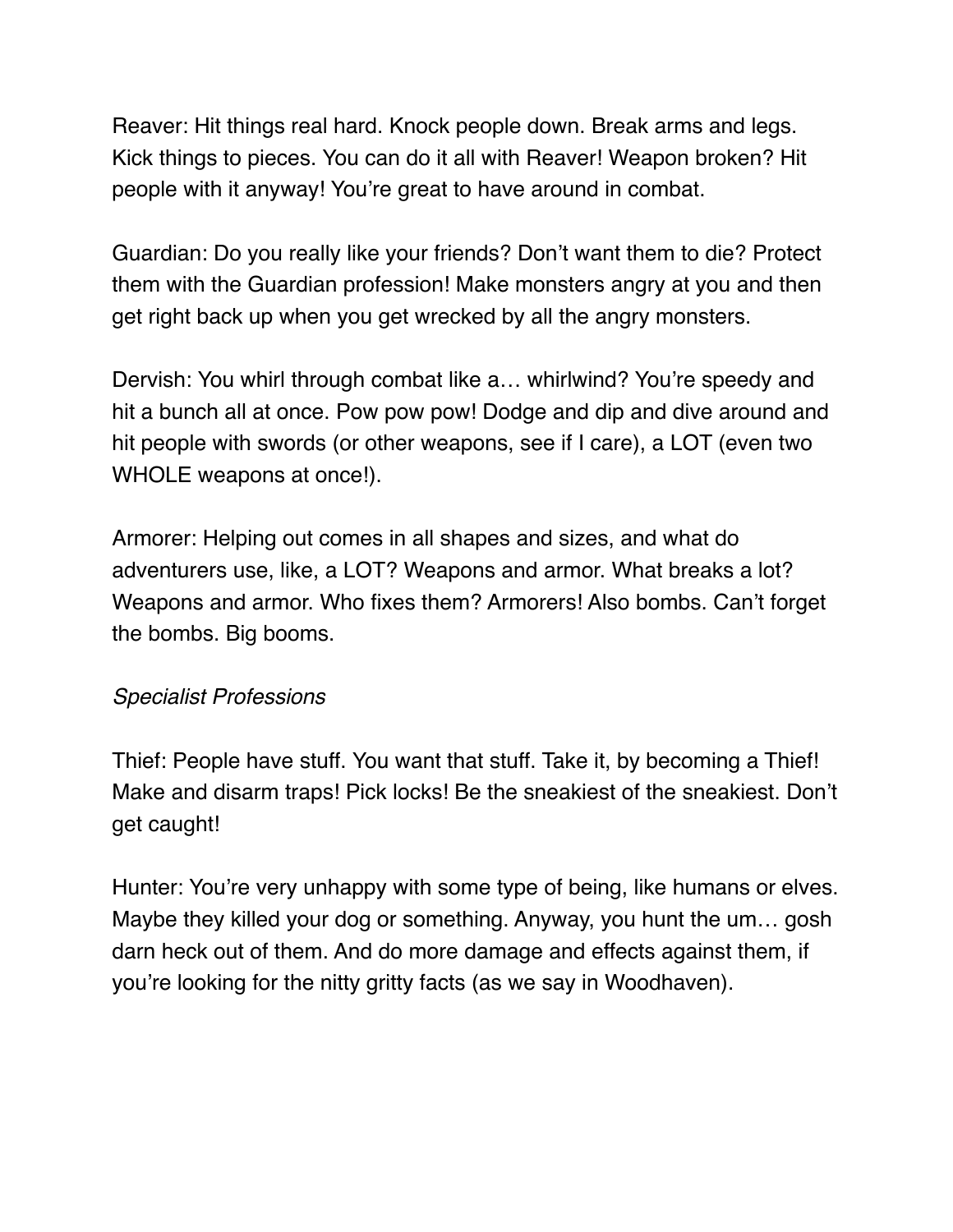Mastermind: You're smarter than everyone else and you know it. You can make people do things, and it's REALLY hard to make YOU do things. You're great for interrogation and turning enemies against their allies.

Duelist: You fight best one on one. Slow 'em down, beat 'em up, and take 'em down! En garde!

Alchemist: Delicious potions. Well, they're poisons, but they're delicious, I swear. You get more recipes than a fancy chef and they all do different things. Effects for days!

#### *Arcanist Professions*

Occultist: Do you want ALL THE SHIELDS and also to kill monsters whenever you feel like it? You're gonna LOVE Occultist. Make a building your own personal sanctuary and hit things so hard they fall down. So many options!

Blood Mage: Do you like to rap along to your favorite songs? Then you'll be able to call these spells and do some CRAZY fun stuff. You use your own blood (or a friend's or hapless enemy's) to fuel powerful spells and do… pretty much everything. Just be careful, once you use a spell you can't be healed for five minutes. Worth it!

Elementalist: Remember those elements we were talking about? And those people who control them? Do you want to BE one of those people?? Do all the damage, but better, because ELEMENTS! Just don't hit an elemental with its own element, because it'll get healed and then you'll be having a sad time. But you hit an elemental with its opposite (remember the pairs?), you do double damage. Which is a lot when you're an Elementalist.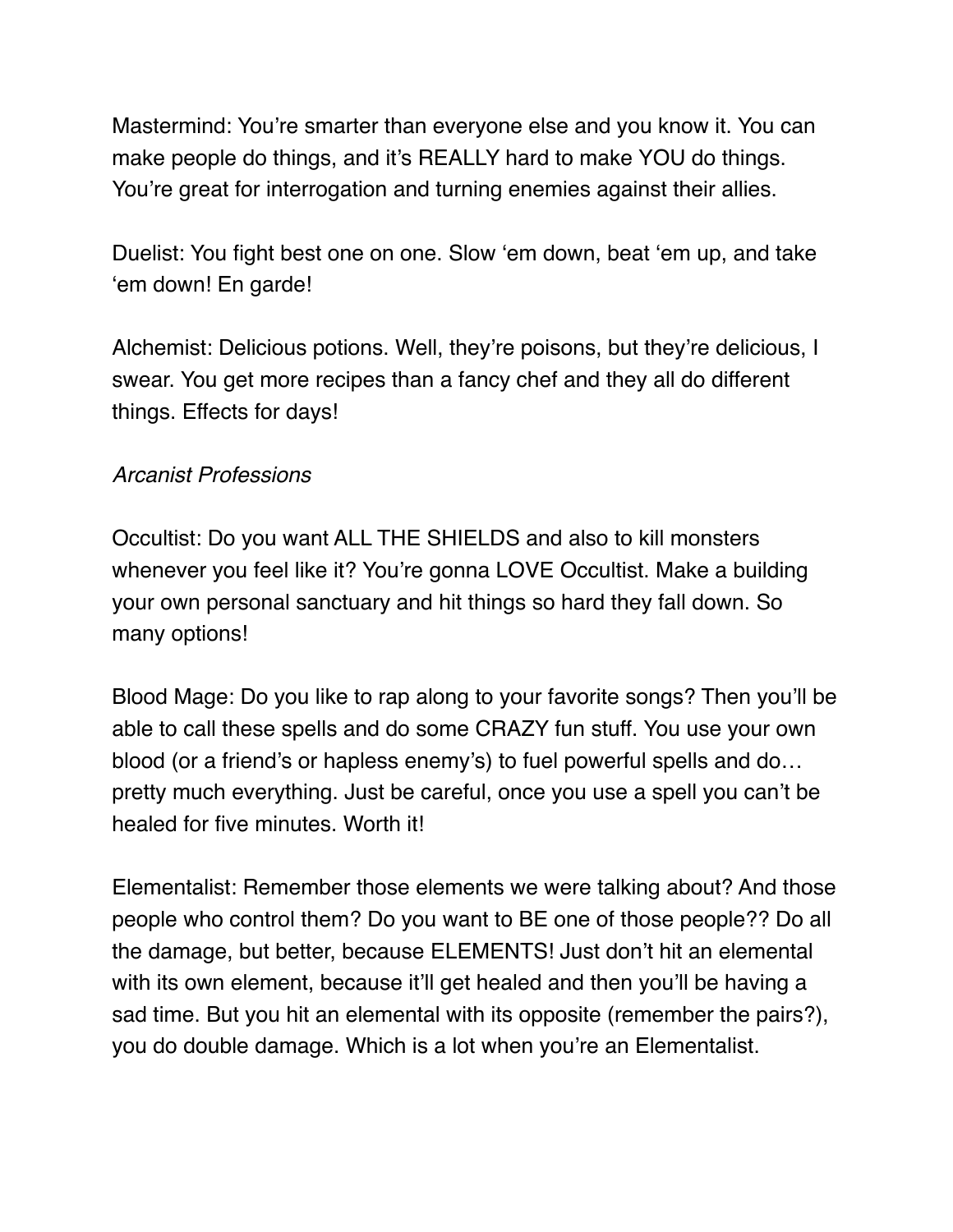Hexer: Are you sick of people doing things to you? Just want them to stop? Stop people from doing everything with Hexer! Make your enemy useless and stop them from healing. You'll be super valuable in big fights with enemy healers.

Enchanter: Makin' stuff and building things, that's you. Traps? Borrowed spells from other professions? Pet rocks? Fancy sticks? And the best part is, you can hand them out to anyone who can use them! Or, and this is a secret… you can SELL THEM, for MONEY, which can then be exchanged for goods and services.

### *Naturalist Professions*

Healer: Three guesses what this one does. You're the ultimate MVP. Get rid of debilitating effects, bring people up when they go down (even everyone at once!), and get the best defensive skill available to adventurers. You're everyone's best friend.

Deathspeaker: Wooooo spooky ghosts! Want to chat with them? Kill them? Stick them to the ground? Make them turn back into your friends again? BECOME ONE? Deathspeakers. They do that.

Druid: Animal lover? Ever wanted to talk to them? And also turn into one? Commune with nature as a Druid! Also turn people into statues. Naturally!

Crusader: You hate undead. Like, you REALLY hate undead. Skeletons, ghouls, leviathans, even liches - if you gotta fight them, do it in style, with Crusader.

Herbalist: Okay, THESE are the delicious potions for realsies. You're similar to Healer, but you can hand out your healing to everyone, and they'll all be